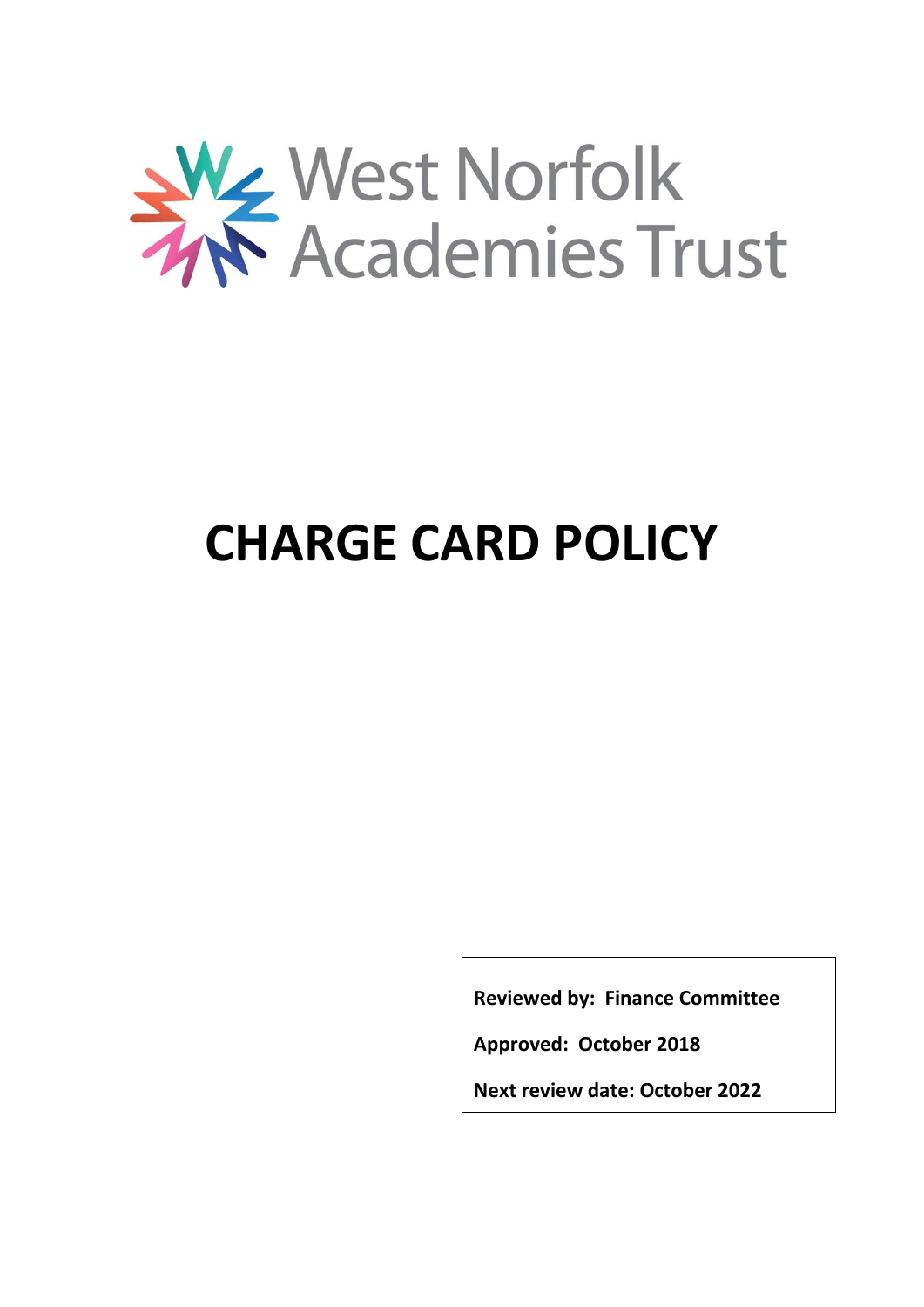#### Contents

| Charge Card procedure                 | $1 - 2$ |
|---------------------------------------|---------|
| Separation of duties                  | າ       |
| Appendix 1 - Charge card consent form | 3       |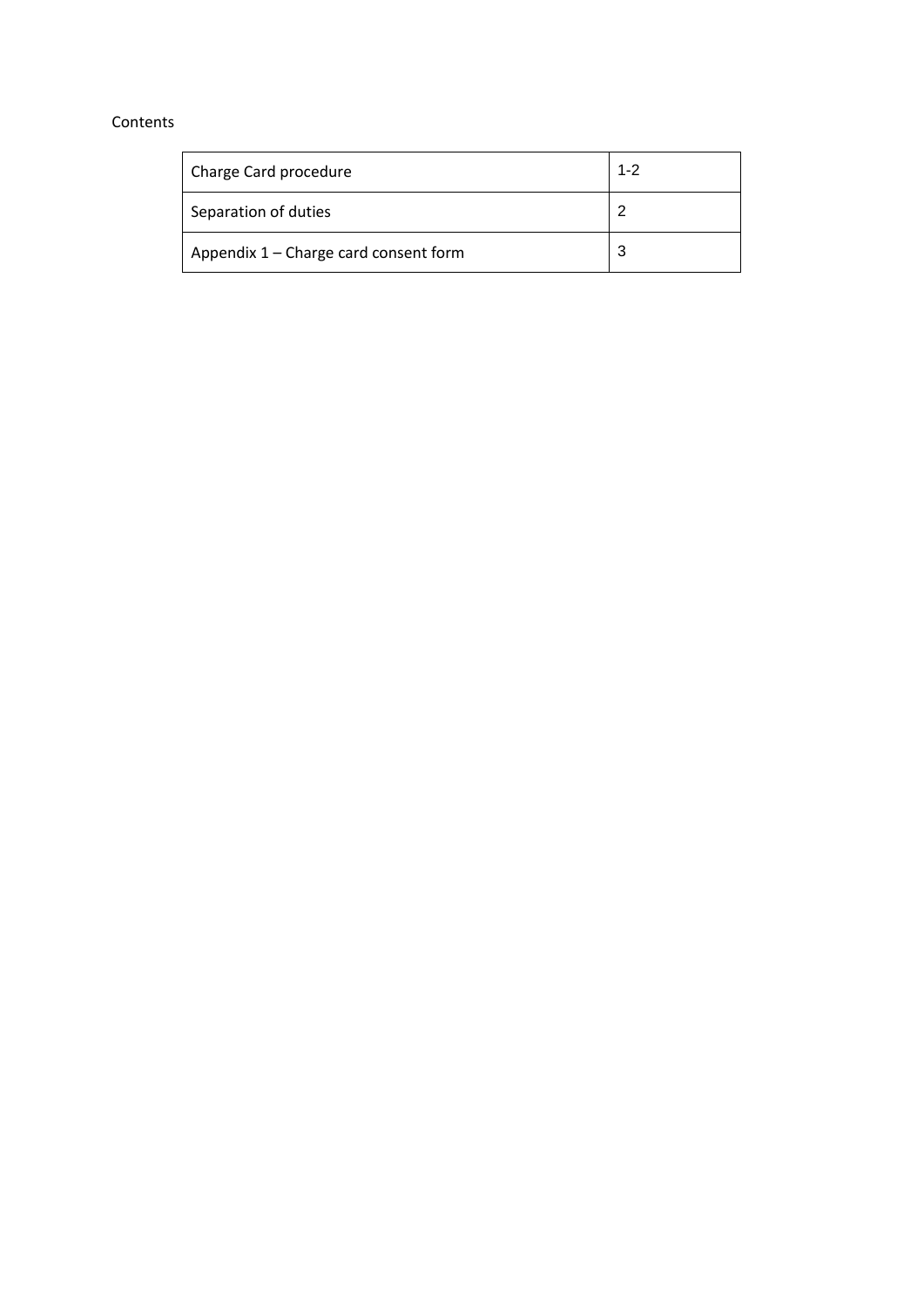## **1. Charge Card**

- **1.1** From time to time the school may be offered an opportunity to purchase goods or arrange for services for the school from companies that shall not invoice but shall only accept a direct payment. In order to make use of these offers the school holds a charge card. The Principal Finance Officer will ensure that that there is budgetary provision for all purchases and that there is a sufficient balance available in the bank to cover the expenditure.
- **1.2** The primary method of payment remains invoicing and this shall generally be used in preference to card purchases where such is offered by the supplier.
	- The Trustees may authorise the Headteacher, member of SLT or office staff with financial responsibilities in each school to be a cardholder:
	- The charge cards shall be issued by Lloyds Bank, the Trust's bankers
	- Each card shall be stored in each school safe when not in use
	- The PIN number shall remain with the cardholder and not disclosed in any way. The card holder will be the only person with knowledge of the PIN number
	- In the event of loss of the pin number the bank will be able to provide cardholders only with the information.
	- Should the card be lost or stolen the loss shall be reported by the cardholder to the issuing bank, the police, the Accounting Officer immediately.
	- Should fraud or misuse be suspected, the bank should be informed immediately so that the appropriate action can be taken.
	- The charge card balance shall be settled in full automatically each month by direct debit thereby avoiding credit card interest charges.
	- The charge card transaction should be entered in the accounts as soon as possible, to ensure the completeness of the accounting records and ready to be reconciled when the bank statement reaches the school.
	- All payments shall be authorised by the budget holder or Principal Finance Officer.
	- The cards shall not be used for personal expenditure under any circumstances & cash withdrawals will not be required or permitted.
	- In the event that a card is used for personal expenditure, a full investigation will be undertaken and the findings reported to the Accounting Officer or Principal Finance Officer.
	- All orders placed using the Charge cards must only be placed by authorised Finance Staff and then only if they have the written approval of either the budget holder or Principal Finance officer in the form of a signed purchase order.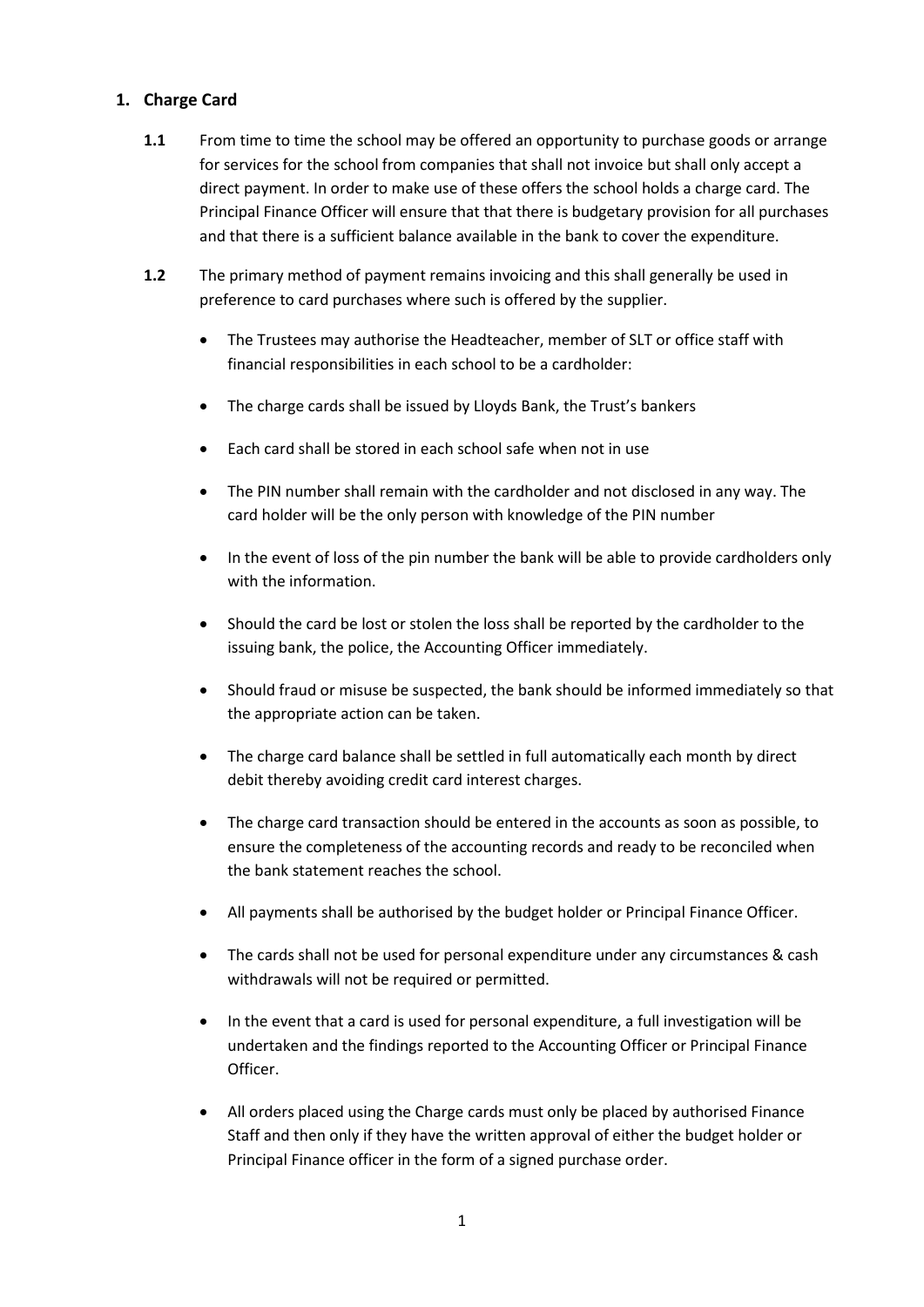- All authorised users of the Charge card shall sign to accept that they have personal responsibility for transactions made on the card which are not conducted with the approval of the school in accordance with this policy (refer to Appendix 1 attached)
- Finance staff using the card authorize the school to recover the cost of any unauthorised transactions and where reimbursement is not received then the school is authorised to make a salary deduction for the unauthorized amount
- Cardholders shall be made aware of the action to take in the event of a card being stolen, lost or missing
- A VAT (if applicable) receipt must be obtained
- Cardholder must present the receipt for goods/service to the Finance Manager
- Purchasing records must allow correct coding in accounts
- All orders must be delivered to the school address
- If online ordering using the security code the cardholder must have a purchase order signed in advance by the Budget Holder.

## **2. Separation of duties**

- **2.1** Separation of duties is fulfilled by the following:
	- If staff require goods via the internet they must liaise with the Finance Department to place the order on line providing they have sufficient budgetary provision and get the budget holder to authorise the purchase
	- A member of finance records expenditure on the schools accounting system
	- Finance Officer to reconcile direct debit on bank account statement against credit card statement; or the debit entry on the bank statement created via use of the debit card
	- The Finance Manager to check and approve the reconciliation